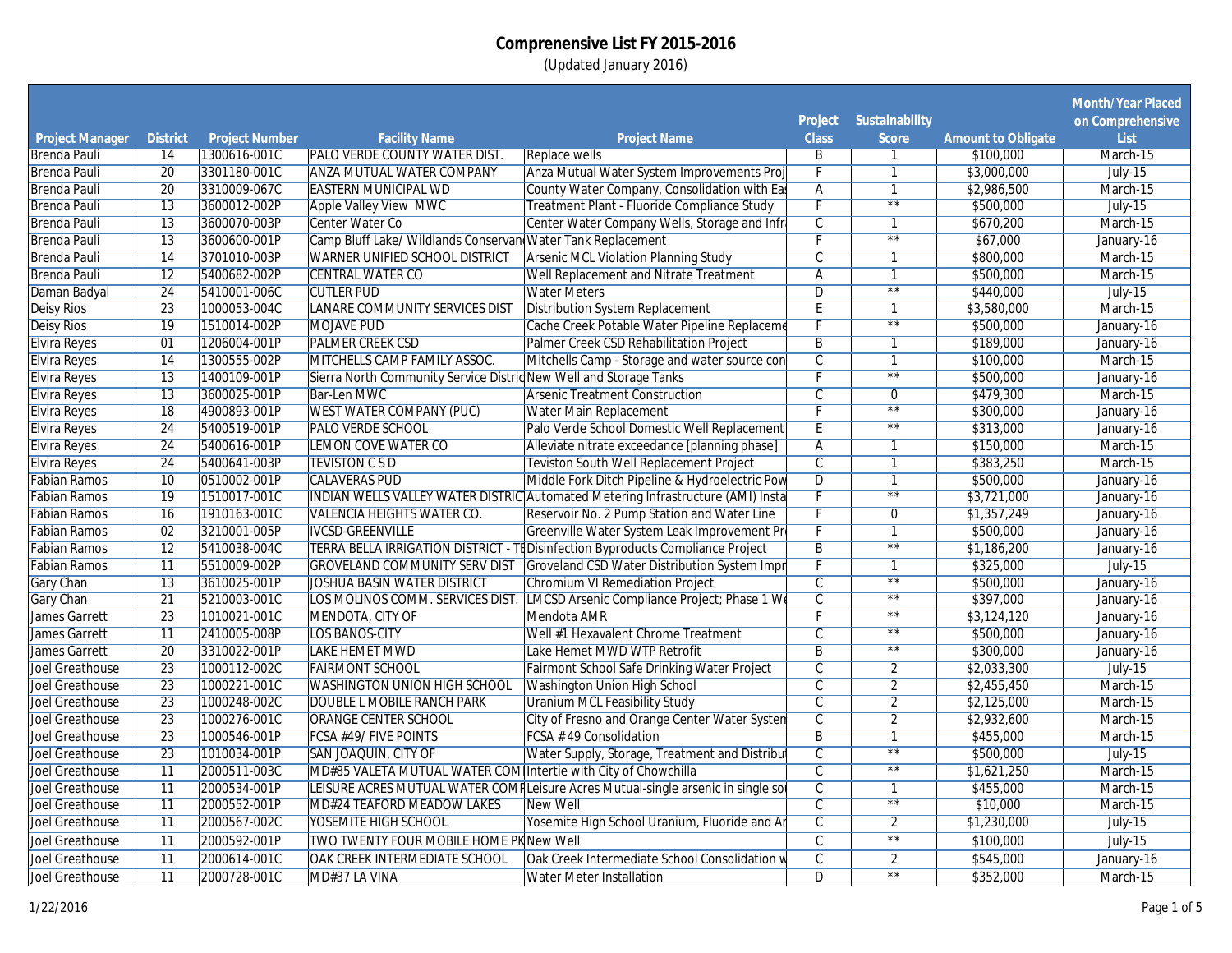|                        |                 |                              |                                                             |                                                                                                                                                                  |                           |                                  |                           | <b>Month/Year Placed</b> |
|------------------------|-----------------|------------------------------|-------------------------------------------------------------|------------------------------------------------------------------------------------------------------------------------------------------------------------------|---------------------------|----------------------------------|---------------------------|--------------------------|
|                        |                 |                              |                                                             |                                                                                                                                                                  | <b>Project</b>            | <b>Sustainability</b>            |                           | on Comprehensive         |
| <b>Project Manager</b> | <b>District</b> | <b>Project Number</b>        | <b>Facility Name</b>                                        | <b>Project Name</b>                                                                                                                                              | <b>Class</b>              | <b>Score</b>                     | <b>Amount to Obligate</b> | <b>List</b>              |
| Joel Greathouse        | 11              | 2000800-001P                 | MAHAL APARTMENTS                                            | Mahal Apts.- New well construction                                                                                                                               | С                         | $\star\,\star$<br>$\star\,\star$ | \$100,000                 | March-15                 |
| Joel Greathouse        | $\overline{11}$ | 2000828-002P                 | <b>SHADY OAKS MOBILE HOME PARK</b>                          | <b>Uranium MCL Exceedance</b>                                                                                                                                    | $\mathsf{C}$              |                                  | \$443,000                 | July-15                  |
| Joel Greathouse        | $\overline{11}$ | 2010008-003C                 |                                                             | MADERA COUNTY M.D. #10A - MADER Consolidation with Valley Teen Ranch                                                                                             | $\overline{C}$            | $\overline{2}$                   | \$2,955,000               | September-15             |
| Joel Greathouse        | $\overline{11}$ | 2400201-004P                 | <b>VOLTA COMMUNITY SD</b>                                   | Hexavalent Chromium 6 MCL Exceedance                                                                                                                             | $\mathsf{C}$              | $\overline{\star}$               | \$150,000                 | July-15                  |
| Joel Greathouse        | 10              | 5010008-011C                 | HUGHSON, CITY OF                                            | Well #7 Replacement Project                                                                                                                                      | $\overline{\mathfrak{c}}$ | $\mathbf{1}$                     | \$6,607,210               | March-15                 |
| Joel Greathouse        | 10              | 5010008-012C                 | <b>HUGHSON, CITY OF</b>                                     | Hughson Water System Extension Improvemen                                                                                                                        | $\overline{C}$            | $\overline{2}$                   | \$4,116,274               | January-16               |
| Joel Greathouse        | $\overline{24}$ | 5400558-001P                 | <b>SAUCELITO ELEM SCHOOL</b>                                | Saucelito Elementary School Planning Applicati                                                                                                                   | $\mathsf{C}$              | $\mathbf{1}$                     | \$500,000                 | January-16               |
| Joel Greathouse        | $\overline{12}$ | 5410017-003P                 | LONDON COMMUNITY SERV DIST                                  | London Community Services District Water Syst                                                                                                                    | $\overline{C}$            | $\mathbf{1}$                     | \$500,000                 | March-15                 |
| Joel Greathouse        | $\overline{11}$ | 5500152-005P                 | CURTIS CREEK ELEMENTARY SCHOOL                              | Consolidation with TUD Well Replacement / Te                                                                                                                     | $\overline{C}$            | $\overline{2}$                   | \$412,000                 | July-15                  |
| John Paul Blanco       | 03              | 1710006-005P                 | <b>KONOCTI COUNTY WATER DISTRICT</b>                        | Konocti County Water District Raw Water Intak                                                                                                                    | $\overline{F}$            | $\mathbf{1}$                     | \$400,000                 | $July-15$                |
| John Paul Blanco       | $\overline{11}$ | 2410004-002C                 | LIVINGSTON-CITY                                             | Well #13 Arsenic Removal Treatment System                                                                                                                        | B                         | $\mathbf 0$                      | \$1,513,836               | March-15                 |
| John Paul Blanco       | $\overline{20}$ | 3310016-008P                 | HEMET, CITY OF                                              | Nitrate Removal System                                                                                                                                           | $\overline{A}$            | $\mathbf{1}$                     | \$500,000                 | July-15                  |
| John Paul Blanco       | $\overline{14}$ | 3710020-072P                 | SAN DIEGO - CITY OF                                         | La Jolla View Reservoir                                                                                                                                          | F                         | $\mathbf{0}$                     | \$2,262,900               | July-15                  |
| John Paul Blanco       | $\overline{14}$ | 3710020-073C                 | SAN DIEGO - CITY OF                                         | Pacific Beach Pipeline South                                                                                                                                     | F                         | $\mathbf 0$                      | \$30,305,258              | July-15                  |
| John Paul Blanco       | $\overline{14}$ | 3710020-074C                 | SAN DIEGO - CITY OF                                         | 69th Street and Mohawk Pump Station                                                                                                                              | F                         | $\mathbf 0$                      | \$18,800,000              | $July-15$                |
| John Paul Blanco       | $\overline{14}$ | 3710020-075C                 | <b>SAN DIEGO - CITY OF</b>                                  | Miramar Clear Well Improvements                                                                                                                                  | F                         | $\mathbf{0}$                     | \$117,728,744             | July-15                  |
| John Paul Blanco       | $\overline{14}$ | 3710020-076C                 | <b>SAN DIEGO - CITY OF</b>                                  | Advance Metering Insfrastructure Project (AMI)                                                                                                                   | $\overline{D}$            | $\overline{**}$                  | \$57,722,414              | January-16               |
| John Paul Blanco       | $\overline{14}$ | 3710026-001C                 | <b>VALLEY CENTER MWD</b>                                    | Cool Valley Reservoir Cover/Liner Replacement                                                                                                                    | F                         | $\mathbf 0$                      | \$4,250,000               | July-15                  |
| Joshua Ruehlig         | $\overline{09}$ | 0910002-010C                 | SOUTH TAHOE PUD - MAIN                                      | Water Meter Installation - Phase 2-5                                                                                                                             | $\overline{D}$            | $\mathbf{1}$                     | \$18,921,500              | March-15                 |
| Joshua Ruehlig         | 09              | 0910007-001C                 | LUKINS BROTHERS WATER COMPANY                               | Lukins Phase 2 - Waterline Project- James Aven                                                                                                                   | D                         | $\star\star$                     | \$1,330,000               | March-15                 |
| Joshua Ruehlig         | 09              | 0910013-005C                 | <b>GEORGETOWN DIVIDE PUD</b>                                | Auburn Lake Trails Water Treatment Plant Upg                                                                                                                     | B                         | $\mathbf{0}$                     | \$10,000,000              | March-15                 |
| Joshua Ruehlig         | 01              | 1210022-001P                 | <b>RESORT IMPRVMT. DIST. #1</b>                             | Water Tank Replacement                                                                                                                                           | F                         | $\mathbf{1}$                     | \$447,000                 | March-15                 |
| Joshua Ruehlig         | 09              | 3410013-001C                 | CALAM - LINCOLN OAKS                                        | Treatment for Hexavalent Chromium - Antelope                                                                                                                     | F                         | $\star\,\star$                   | \$6,000,000               | January-16               |
| Joshua Ruehlig         | 09              | 3410017-001C                 | CALAM - PARKWAY                                             | Treatment for Hexavalent Chromium - Parkway                                                                                                                      | F                         | $\star\star$                     | \$4,000,000               | January-16               |
| Joshua Ruehlig         | 02              | 4510004-006P                 | SHASTA CO. SERVICE AREA #6                                  | CSA #6 Jones Valley Meter Replacement and le                                                                                                                     | F                         | $\Omega$                         | \$200,000                 | January-16               |
| Joshua Ruehlig         | 01              | 4710001-007C                 | <b>CITY OF DORRIS</b>                                       | Meter Project                                                                                                                                                    | D                         | $\mathbf{1}$                     | \$2,105,485               | January-16               |
| Joshua Ruehlig         | 01              | 5310002-002P                 | TRINITY CO. W.W. DIST #1                                    | <b>Water Treatment Plant Modification</b>                                                                                                                        | B                         | $\mathbf{1}$                     | \$270,000                 | July-15                  |
| Joshua Ruehlig         | 09              | 5710007-006C                 | <b>ESPARTO C.S.D.</b>                                       | Well Replacement                                                                                                                                                 | $\mathcal{C}$             | $\mathbf 0$                      | \$450,000                 | March-15                 |
| <b>Kim Dinh</b>        | $\overline{21}$ | 0410007-001P                 | <b>PARADISE IRRIGATION DISTRICT</b>                         | Reservoir B replacement                                                                                                                                          | $\overline{D}$            | $\mathbf{1}$                     | \$500,000                 | March-15                 |
| Kim Dinh               | $\overline{12}$ | 1610001-007C                 | <b>ARMONA COMMUNITY SERVICES DIST Arsenic Treatment</b>     |                                                                                                                                                                  | $\mathsf C$               | $\mathbf{1}$                     | \$7,415,500               | March-15                 |
| Kim Dinh               | $\overline{12}$ | 1610006-006P                 | <b>STRATFORD PUD</b>                                        | Test Well, Facilities Assessment and Municipal                                                                                                                   | F                         | $\mathbf{1}$                     | \$395,600                 | July-15                  |
| <b>Kim Dinh</b>        | $\overline{12}$ | 1610009-005C                 | <b>KETTLEMAN CITY CSD</b>                                   | New SWTP [Construction Phase]                                                                                                                                    | $\mathcal{C}$             | $\mathbf{1}$                     | \$3,926,000               | March-15                 |
| Kim Dinh               | $\overline{15}$ | 1910067-035C                 |                                                             | LOS ANGELES-CITY, DEPT. OF WATER & 99th Street Wells Ammoniation Station                                                                                         | $\mathsf{C}$              | $\boldsymbol{0}$                 | \$18,731,841              | March-15                 |
| <b>Kim Dinh</b>        | 15              | 1910067-048C                 | LOS ANGELES-CITY, DEPT. OF WATER & Headworks West Reservoir |                                                                                                                                                                  | B                         | $\mathbf 0$                      | \$112,166,326             | March-15                 |
|                        | $\overline{15}$ |                              |                                                             |                                                                                                                                                                  | F                         |                                  |                           |                          |
| <b>Kim Dinh</b>        | $\overline{16}$ | 1910067-054C<br>1910087-018C |                                                             | LOS ANGELES-CITY, DEPT. OF WATER & Elysian Reservoir Water Quality Improvement F<br>METROPOLITAN WATER DIST. OF SO. CEnhanced Bromate Control Program (Mills WTF | $\overline{C}$            | $\mathbf 0$                      | \$31,839,032              | January-16               |
| <b>Kim Dinh</b>        |                 |                              |                                                             |                                                                                                                                                                  |                           | $\mathbf{0}$                     | \$3,000,000               | March-15                 |
| <b>Kim Dinh</b>        | 16              | 1910087-019C                 |                                                             | METROPOLITAN WATER DIST. OF SO. C Enhanced Chlorine Control Program (Weymout                                                                                     | $\overline{\mathfrak{c}}$ | $\mathbf 0$                      | \$11,000,000              | March-15                 |
| Kim Dinh               | 24              | 5410006-007P                 | LINDSAY, CITY OF                                            | Lindsay - 14 Dibromochloropropane (DBCP) Mit                                                                                                                     | $\mathsf{C}$              | $\mathbf{1}$                     | \$120,000                 | March-15                 |
| <b>Kim Dinh</b>        | $\overline{12}$ | 5410025-002P                 | <b>WOODVILLE PUBLIC UTILITY DIST</b>                        | <b>Replacement Well Project</b>                                                                                                                                  | A                         | $\mathbf{1}$                     | \$416,465                 | March-15                 |
| Lawrence Sanchez       | 19              | 1500475-002P                 | KRISTA MUTUAL WATER COMPANY                                 | Krista Water Well Project                                                                                                                                        | $\mathsf{C}$              | $\mathbf{1}$                     | \$496,565                 | March-15                 |
| Lawrence Sanchez       | $\overline{16}$ | 1900062-001P                 |                                                             | L.A. Residential Community Foundatior L.A Retarded Children Ranch Water Agency                                                                                   | $\overline{\mathfrak{c}}$ | $\mathbf{1}$                     | \$3,000,000               | March-15                 |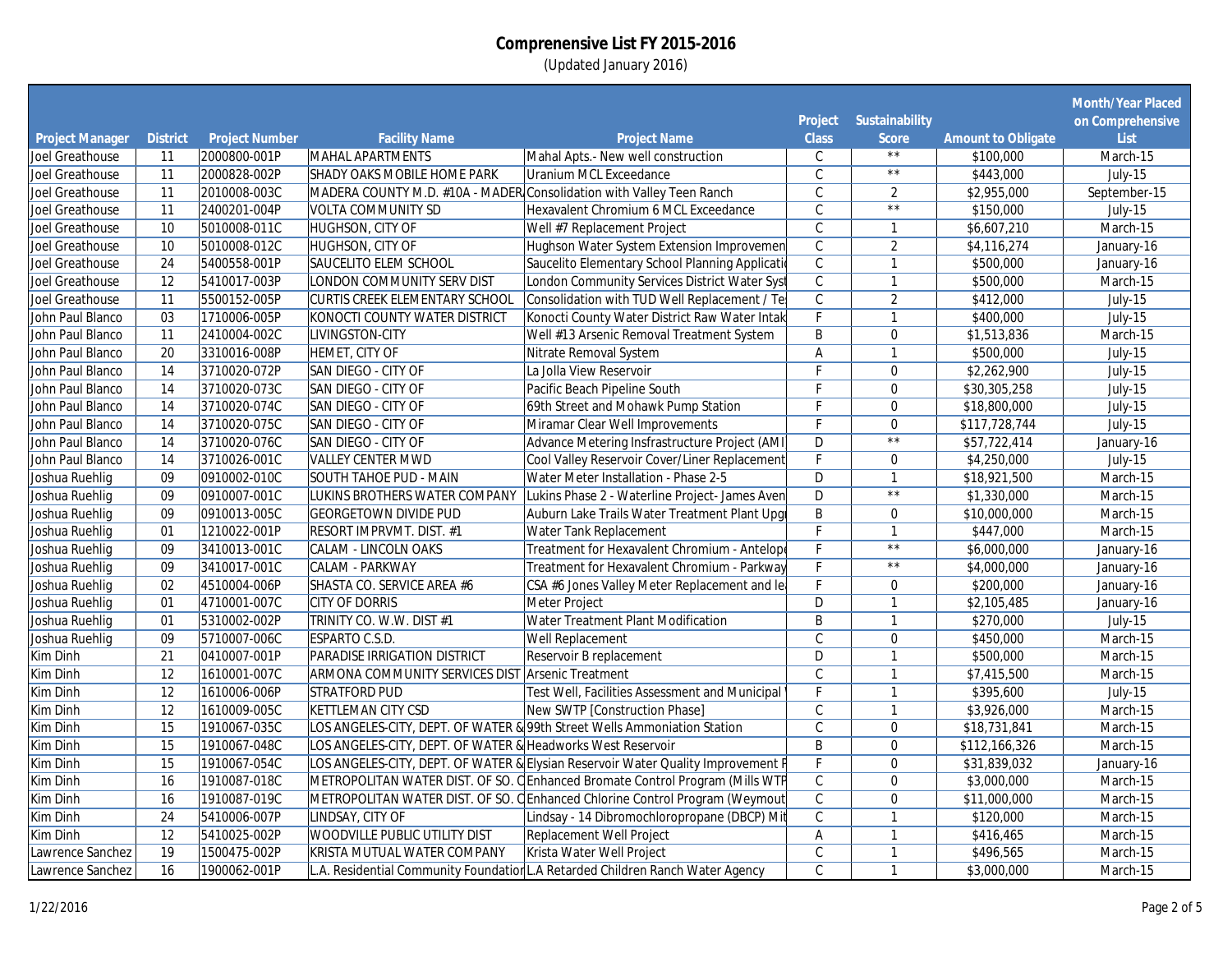|                                      |                       |                                       |                                                                     |                                                                                 |                         |                              |                           | <b>Month/Year Placed</b> |
|--------------------------------------|-----------------------|---------------------------------------|---------------------------------------------------------------------|---------------------------------------------------------------------------------|-------------------------|------------------------------|---------------------------|--------------------------|
|                                      |                       |                                       |                                                                     |                                                                                 | <b>Project</b>          | <b>Sustainability</b>        | <b>Amount to Obligate</b> | on Comprehensive         |
| <b>Project Manager</b>               | <b>District</b><br>16 | <b>Project Number</b><br>1900100-003P | <b>Facility Name</b><br>METTLER VALLEY MUTUAL                       | <b>Project Name</b><br>Mettler Valley Mutual                                    | <b>Class</b><br>C       | <b>Score</b>                 | \$439,610                 | List                     |
| Lawrence Sanchez<br>Lawrence Sanchez | 07                    | 1910002-001C                          | <b>AMARILLO MUTUAL WATER COMPANY Water Mains Replacement</b>        |                                                                                 | F                       | $\mathbf{1}$<br>$\mathbf{1}$ | \$6,000,000               | March-15                 |
|                                      | $\overline{16}$       |                                       |                                                                     |                                                                                 | E                       | $\mathbf{1}$                 |                           | January-16               |
| Lawrence Sanchez                     |                       | 1910085-001P                          | MAYWOOD MUTUAL WATER CO. #2                                         | Maywood Avenue Well Improvements                                                |                         |                              | \$224,000                 | January-16               |
| Lawrence Sanchez                     | $\overline{22}$       | 1910147-011P                          | SATIVA-L.A. CWD F                                                   | Well No. 5 Water Quality Improvement Project                                    | E                       | $\mathbf{1}$                 | \$500,000                 | January-16               |
| Lawrence Sanchez                     | 16                    | 1910204-003C                          | LOS ANGELES CO WW DISTRICT 29 & 8 Owen water tank                   |                                                                                 | $\mathcal{C}$           | $\mathbf 0$                  | \$1,740,510               | March-15                 |
| Lawrence Sanchez                     | 20                    | 3301046-001P                          | Boe Del Heights Mutual Water                                        | <b>BOEDEL HEIGHTS MUTUAL WATER ASSOCIATIO</b>                                   | $\mathsf A$             | $\mathbf 0$                  | \$1,200,000               | March-15                 |
| Lawrence Sanchez                     | $\overline{20}$       | 3301380-001P                          | Saint Anthony Trailer Park                                          | St Anthony Trailer Park - Arsenic compliance                                    | $\mathsf{C}$            | $\mathbf{1}$                 | \$500,000                 | $July-15$                |
| Lawrence Sanchez                     | $\overline{20}$       | 3301529-001P                          | Ramona Water Company                                                | Planning study to solve low pressure and outag                                  | $\overline{C}$          | $\boldsymbol{0}$             | \$500,000                 | January-16               |
| Lawrence Sanchez                     | $\overline{20}$       | 3301937-001P                          | MESQUITE MUTUAL WATER CO.                                           | Tank Failure, Water Supply Shortage and Outag                                   | $\overline{C}$          | $\mathbf{1}$                 | \$197,000                 | January-16               |
| Lawrence Sanchez                     | $\overline{13}$       | 3600772-001C                          | <b>UCLA-Unicamp (River Glen)</b>                                    | Water Delivery System Upgrade for UCLA UniCa                                    | $\overline{B}$          | $\overline{**}$              | \$160,000                 | March-15                 |
| Lawrence Sanchez                     | 11                    | 5500064-001P                          | MULLER MUTUAL WATER COMPANY                                         | Muller MWC consolidation with Tuolume Utility                                   | D                       | $\overline{2}$               | \$175,000                 | January-16               |
| Lucio Orellana                       |                       | 090605164-001P                        | Big Valley Band of Pomo Indians                                     | Drinking Water Treatment and Supply Improver                                    | $\overline{E}$          | $\overline{**}$              | \$498,000                 | January-16               |
| Lucio Orellana                       | 23                    | 1000316-001P                          | <b>KINGS CANYON HIGH SCHOOL</b>                                     | <b>DBCP MCL Compliance</b>                                                      | $\mathsf{C}$            | $\mathbf{1}$                 | \$468,000                 | January-16               |
| Lucio Orellana                       | $\overline{19}$       | 1500314-001C                          |                                                                     | DEL ORO WATER CO. (FOR. COUNTRY ECountry Estates District Cindy Wellhead Treatm | E                       | $\overline{**}$              | \$1,760,000               | January-16               |
| Lucio Orellana                       | 03                    | 1700536-004P                          | SUNRISE SHORE MUTUAL WATER COM System Sustainability and Compliance |                                                                                 | $\mathcal{C}$           | $\mathbf{1}$                 | \$280,000                 | July-15                  |
| Lucio Orellana                       | $\overline{17}$       | 4300740-001C                          |                                                                     | MOUNTAIN SPRINGS MUTUAL WATER Mountain Springs Water Tank Replacement           | $\overline{\mathsf{r}}$ | $\mathbf 0$                  | \$50,000                  | January-16               |
| Lucio Orellana                       | 05                    | 4400608-002P                          | <b>FOREST SPRINGS</b>                                               | Forest Springs Water Upgrade                                                    | B                       | $\mathbf 0$                  | \$85,800                  | March-15                 |
| Lucio Orellana                       | 18                    | 4900584-001C                          |                                                                     | TIMBER COVE COUNTY WATER DISTRIC DS1 Amanita, Cypress, Pine Pipe Project        | Е                       | $\mathbf 0$                  | \$405,000                 | January-16               |
| Lucio Orellana                       | $\overline{18}$       | 4901111-001P                          |                                                                     | BELLEVUE UNION SCH DIST-KAWANA S Kawana Elementary School Diminishing Water !   | $\mathsf{C}$            | $\mathbf{1}$                 | \$242,350                 | March-15                 |
| Lucio Orellana                       | $\overline{12}$       | 5400666-003C                          | <b>WATERTEK - GRANDVIEW GARDENS</b>                                 | Grandview Well No. 1 Nitrate Treatment                                          | A                       | $\star\star$                 | \$1,410,000               | January-16               |
| Mally Vue                            | 10                    | 0510001-002P                          | UNION PUBLIC UTILITY DISTRICT                                       | Backwash Recycling and Tank Aeration Project                                    | F                       | $\star\star$                 | \$360,000                 | January-16               |
| Mally Vue                            | 16                    | 1910006-001C                          | SO. CAL. EDISON CO.-SANTA CATALINA Rehabilitation of 6 wells        |                                                                                 | F                       | $\star\,\star$               | \$1,250,000               | January-16               |
| Mally Vue                            | $\overline{22}$       | 1910026-012P                          | COMPTON-CITY, WATER DEPT.                                           | City of Compton Water Quality Improvement P                                     | F                       | $\star\star$                 | \$500,000                 | January-16               |
| Mally Vue                            | 11                    | 2010005-002C                          | YOSEMITE SPRING PARK UTIL CO                                        | Master Plan Pipeline Replacement Project                                        |                         | $\star\star$                 | \$5,000,000               | January-16               |
| Mally Vue                            | $\overline{13}$       | 3610003-001C                          | APPLE VALLEY RANCHOS WC                                             | Consolidation and Rehabilitation of Yermo Wat                                   | F.                      | $\star\,\star$               | \$7,992,016               | January-16               |
| Maria Pang                           | 03                    | 1710015-006P                          | HIDDEN VALLEY LAKE CSD                                              | HVLCSD Planning Hexavalent Chromium Treatm                                      | $\mathsf{C}$            | $\star\,\star$               | \$50,000                  | July-15                  |
| Maria Pang                           | 03                    | 1710022-008C                          | LAKE COUNTY CSA 20 - SODA BAY                                       | Soda Bay Water System Improvements                                              | F                       | $\star\,\star$               | \$161,328                 | January-16               |
| Maria Pang                           | 16                    | 1910045-001C                          |                                                                     | ANTELOPE VALLEY-EAST KERN WATER SNIP Phase II Pipeline and Lift Pump Station    | F                       | $\star\star$                 | \$22,200,000              | January-16               |
| Maria Pang                           | $\overline{03}$       | 2810003-014P                          | NAPA, CITY OF                                                       | Compliance for Hennessey Treatment Plant Wa                                     | $\overline{C}$          | $\mathbf{0}$                 | \$220,000                 | March-15                 |
| Maria Pang                           | 20                    | 3310001-005P                          |                                                                     | COACHELLA VWD: COVE COMMUNITY Chromium-6 Central Regeneration Facility - Reg    | F                       | $\star\star$                 | \$500,000                 | January-16               |
| <b>Maria Pang</b>                    | $\overline{20}$       | 3310001-006P                          |                                                                     | COACHELLA VWD: COVE COMMUNITY Chromium-6 Treatment Project - Cove Commur        | $\overline{F}$          | $\star\,\star$               | \$500,000                 | January-16               |
| <b>Maria Pang</b>                    | $\overline{20}$       | 3310008-007P                          | <b>MISSION SPRINGS WD</b>                                           | Wells 27 and 29 Chromium 6 Wellhead Treatm                                      | B                       | $\star\star$                 | \$500,000                 | July-15                  |
| Maria Pang                           | $\overline{20}$       | 3310009-062P                          | <b>EASTERN MUNICIPAL WD</b>                                         | Perris II Desalter                                                              | Α                       | $\mathbf{1}$                 | \$500,000                 | January-16               |
| Maria Pang                           | $\overline{20}$       | 3310048-001P                          | COACHELLA VWD: I.D. NO. 8                                           | Chromium-6 Treatment Project - ID#8 System                                      | F                       | $\star\star$                 | \$500,000                 | January-16               |
| Marques Tamanah                      | 10                    | 0300037-002C                          | Lake Amador Recreation Area                                         | Jackson Valley ID Treated WaterSystem                                           | $\sf B$                 | $\mathbf{1}$                 | \$6,042,729               | March-15                 |
| Marques Tamanah                      | 10                    | 0310012-006C                          | <b>AWA BUCKHORN PLANT</b>                                           | CAWP - Buckhorn WTP Disinfection By-Product                                     | $\mathsf{C}$            | $\mathbf{1}$                 | \$1,947,869               | March-15                 |
| Marques Tamanah                      | 10                    | 0310021-003C                          |                                                                     | AMADOR COUNTY SERVICE AREA #3/U Camanche Water Quality Compliance - Disinfec    | Α                       | $\mathbf{1}$                 | \$1,559,868               | March-15                 |
| Marques Tamanah                      | $\overline{23}$       | 1010007-029C                          | <b>FRESNO, CITY OF</b>                                              | Friant-Kern Canal Pipeline                                                      | F                       | $\mathbf{1}$                 | \$26,520,000              |                          |
|                                      | $\overline{23}$       | 1010007-030C                          | <b>FRESNO, CITY OF</b>                                              | <b>Regional Transmission Mains</b>                                              | F                       | $\mathbf{1}$                 | \$63,100,000              | July-15<br>$July-15$     |
| Marques Tamanah                      | $\overline{23}$       | 1010007-031C                          |                                                                     |                                                                                 | F                       | $\mathbf{1}$                 |                           |                          |
| Marques Tamanah                      |                       |                                       | FRESNO, CITY OF                                                     | Kings River Pipeline                                                            |                         |                              | \$75,165,000              | July-15                  |
| Marques Tamanah                      | $\overline{23}$       | 1010044-001C                          | <b>HURON, CITY OF</b>                                               | Surface Water Treatment Facility                                                | $\mathsf{C}$            | $\mathbf{1}$                 | \$6,000,000               | March-15                 |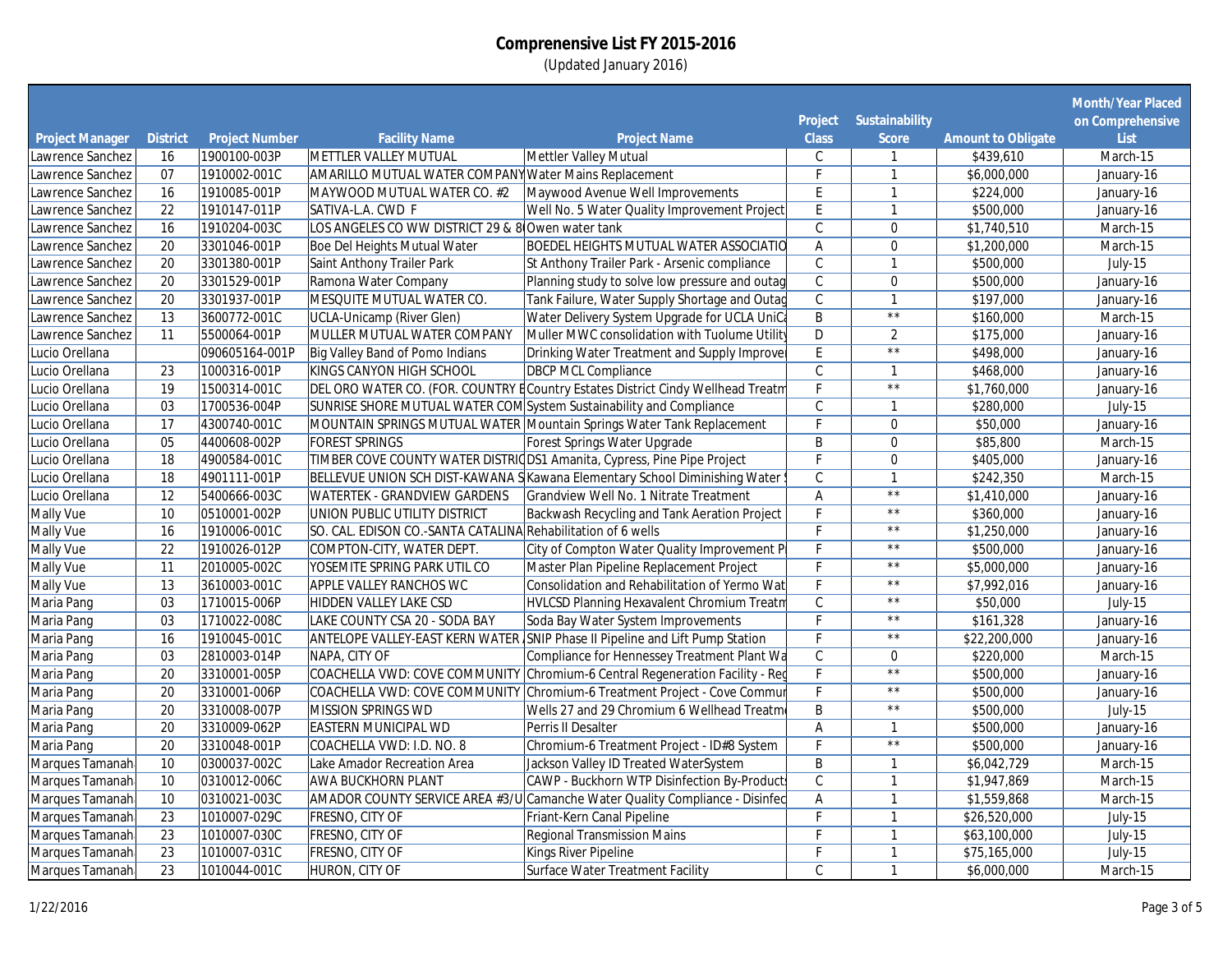|                                           |                 |                                       |                                                               |                                                                                |                   |                              |                                        | <b>Month/Year Placed</b> |
|-------------------------------------------|-----------------|---------------------------------------|---------------------------------------------------------------|--------------------------------------------------------------------------------|-------------------|------------------------------|----------------------------------------|--------------------------|
|                                           |                 |                                       |                                                               |                                                                                | <b>Project</b>    | <b>Sustainability</b>        |                                        | on Comprehensive         |
| <b>Project Manager</b><br>Marques Tamanah | <b>District</b> | <b>Project Number</b><br>1010044-008P | <b>Facility Name</b><br><b>HURON, CITY OF</b>                 | <b>Project Name</b><br>Domestic Water Well Planning Project                    | <b>Class</b><br>F | <b>Score</b><br>$\mathbf{1}$ | <b>Amount to Obligate</b><br>\$280,000 | List<br>July-15          |
| Marques Tamanah                           | 23<br>02        | 3110011-005C                          | <b>TAHOE CITY PUD - MCKINNEY/QUAIL</b>                        | West Lake Tahoe Regional Water Treatment Pla                                   | B                 | $\overline{**}$              | \$7,725,000                            | January-16               |
|                                           | 10              |                                       |                                                               |                                                                                |                   |                              |                                        |                          |
| Marques Tamanah                           |                 | 5010009-003C                          | <b>KEYES COMMUNITY SERVICES DIST.</b>                         | Regional Benefit Arsenic Mitigation Project                                    | $\mathsf{C}$      | $\mathbf{1}$<br>$\star\star$ | \$17,700,000                           | March-15                 |
| Michael Ngai                              | 03              | 2310004-004C                          | <b>WILLITS, CITY OF</b>                                       | Main Street Water Line Replacement Project, P                                  | F                 | $\star\,\star$               | \$1,031,775                            | January-16               |
| Michael Ngai                              | $\overline{13}$ | 3610049-005P                          | <b>TWENTYNINE PALMS WATER DIST</b>                            | Potable Groundwater Management Project                                         | F                 |                              | \$1,800,000                            | January-16               |
| <b>Montarat Reilly</b>                    | 23              | 1010049-008P                          | <b>BIOLA COMMUNITY SERVICES DIST</b>                          | Biola CSD Water Distribution System Replacem                                   | F                 | $\mathbf{1}$                 | \$600,000                              | January-16               |
| <b>Montarat Reilly</b>                    | $\overline{12}$ | 1610002-002P                          | <b>AVENAL, CITY OF</b>                                        | <b>City of Avenal Water Transmission Line Replace</b>                          | F                 | $\mathbf{1}$                 | \$500,000                              | January-16               |
| <b>Montarat Reilly</b>                    | 21              | 2910016-003C                          |                                                               | DONNER SUMMIT PUBLIC UTILITY DIST Donner Summit PUD Water Treatment Plant Im   | B                 | $\mathbf{1}$                 | \$2,200,000                            | January-16               |
| <b>Montarat Reilly</b>                    | $\overline{13}$ | 3600196-007C                          | <b>CSA 70 W-4</b>                                             | CSA 70 W-4 Pioneertown Consolidation with Hi                                   | $\overline{C}$    | $\mathbf{1}$                 | \$5,045,000                            | January-16               |
| <b>Montarat Reilly</b>                    | 02              | 4510013-004C                          | Shasta CSD                                                    | <b>Tank replacement</b>                                                        | F                 | $\mathbf{1}$                 | \$4,292,840                            | January-16               |
| Oscar Guerrero                            | 09              | 0910007-002P                          | LUKINS BROTHERS WATER COMPANY                                 | Lukins Bros Treatment Upgrades GAC                                             | $\overline{C}$    | $\mathbf{1}$                 | \$150,000                              | January-16               |
| <b>Oscar Guerrero</b>                     | $\overline{14}$ | 3700923-002C                          | LAKE MORENA OAK SHORE MW CO.                                  | Eastside Pipeline Looping and Pipeline Abandor                                 | F                 | $\star\,\star$               | \$720,000                              | January-16               |
| Parmdeep Uppal                            | 09              | 0202504-002C                          | MARKLEEVILLE WATER CO.                                        | Water Line Replacement                                                         | $\mathsf{C}$      | $\mathbf 0$                  | \$5,678,237                            | July-15                  |
| Parmdeep Uppal                            | 01              | 1200729-003P                          | <b>ORLEANS C.S.D.</b>                                         | Filter plant upgrade                                                           | B                 | $\mathbf{1}$                 | \$102,000                              | March-15                 |
| Parmdeep Uppal                            | $\overline{11}$ | 2000538-001P                          | CEDAR VALLEY MUTUAL WATER CO                                  | <b>Arsenic Compliance Project</b>                                              | $\mathsf{C}$      | $\star\star$                 | \$100,000                              | January-16               |
| Pete Stamas                               | $\overline{21}$ | 0410001-001C                          | <b>CITY OF BIGGS</b>                                          | <b>Water Meter Installation</b>                                                | $\mathsf{D}$      | $\star\star$                 | \$353,000                              | January-16               |
| Pete Stamas                               | 01              | 0800825-001P                          | JED SMITH HOMEOWNERS ASSN.                                    | Jed Smith Homeowners Well 1 & 2 Ecoli Treatm                                   | B                 | $\mathbf{1}$                 | \$192,800                              | March-15                 |
| Pete Stamas                               | 09              | 0900309-001C                          | MOUNTAIN CREEK SCHOOL                                         | Redwood Tank Replacement                                                       | E                 | $\mathbf{1}$                 | \$355,000                              | September-15             |
| Pete Stamas                               | 01              | 1200538-002C                          | MYERS FLAT M.W.S. INC.                                        | Distribution System Improvement Project                                        | F                 | $\mathbf{1}$                 | \$1,837,760                            | July-15                  |
| Pete Stamas                               | 01              | 1200541-003P                          | PHILLIPSVILLE C.S.D.                                          | <b>Treatment Deficiency Remediation</b>                                        | B                 | $\mathbf{1}$                 | \$267,720                              | March-15                 |
| Pete Stamas                               | 02              | 3100034-003P                          | BIG BEND WATER USERS ASSOCIATION Big Bend Water Supply Study  |                                                                                | B                 | $\mathbf{1}$                 | \$385,470                              | March-15                 |
| Pete Stamas                               | 02              | 3200078-001P                          | <b>FRCCSD-OLD MILL MUTUAL</b>                                 | FRCCSD-Old Mill Ranch                                                          | Е                 | $\overline{**}$              | \$500,000                              | January-16               |
| Pete Stamas                               | 02              | 3200104-006P                          | <b>GRIZZLY LAKE RID-DELLEKER</b>                              | Intertie with Portola and Well Renovation                                      | $\mathsf{C}$      | $\star\star$                 | \$496,434                              | January-16               |
| Pete Stamas                               | 10              | 3901387-001P                          | <b>STOCKTON BAPTIST CHURCH</b>                                | Nitrate Remediation Stockton Baptist Church/S                                  | F                 | $\star\star$                 | \$440,000                              | July- $15$               |
| Pete Stamas                               | 02              | 4510016-002C                          | <b>CLEAR CREEK CSD-ANDERSON</b>                               | Meter Transmitter Upgrade                                                      | $\overline{C}$    | $\star\,\star$               | \$590,000                              | July-15                  |
| Pete Stamas                               | 02              | 4600012-006P                          | <b>ALLEGHANY COUNTY W.D.</b>                                  | Planning and Engineering Analysis for Renovati                                 | B                 | $\mathbf{1}$                 | \$300,000                              | July-15                  |
| Pete Stamas                               | 02              | 4600018-001P                          | SIERRAVILLE P.U.D.                                            | <b>New Water Source</b>                                                        | D                 | $\overline{**}$              | \$85,000                               | January-16               |
| Pete Stamas                               | 02              | 4600018-002P                          | SIERRAVILLE P.U.D.                                            | Storage Tank Replacement                                                       | F                 | $\star\star$                 | \$500,000                              | January-16               |
| Pete Stamas                               | 02              | 4600019-001P                          | SIERRA CO. W.W.D #1 CALPINE                                   | Calpine Water Quality and Supply Planning                                      | F                 | $\star\star$                 | \$200,000                              | January-16               |
| Pete Stamas                               | 02              | 4600019-002C                          | SIERRA CO. W.W.D #1 CALPINE                                   | Calpine Water Meter Installation Project                                       | F                 | $\star\star$                 | \$300,000                              | January-16               |
| Pete Stamas                               | 01              | 4700503-004P                          | <b>CALLAHAN WATER DISTRICT</b>                                | <b>Water Treatment Plant</b>                                                   | F                 | $\mathbf{1}$                 | \$467,000                              | July-15                  |
| Pete Stamas                               | $\overline{21}$ | 5200534-003P                          | PASKENTA COMM. SERVICES DIST.                                 | Long Term Source Reliability Study                                             | B                 | $\mathbf{1}$                 | \$500,000                              | March-15                 |
| Pete Stamas                               | 01              | 5301003-001P                          | <b>LEWISTON PARK MWC</b>                                      | SWTR Compliance and Storage Tank                                               | B                 | $\mathbf{1}$                 | \$325,200                              | March-15                 |
| Pete Stamas                               | 09              | 5700788-002C                          | <b>NORTH DAVIS MEADOWS</b>                                    | North Davis Meadows CSA Public Water System                                    | $\mathsf C$       | $\star\star$                 | \$4,308,000                            | January-16               |
| Ryan Mitchell                             | 20              | 3310004-001P                          | <b>BOX SPRINGS MUTUAL WC</b>                                  | Nitrate Remediation in Well No. 17                                             | F                 | $\star\star$                 | \$492,133                              | January-16               |
| <b>Ryan Mitchell</b>                      | $\overline{13}$ | 3610009-001C                          | BIGHORN - DESERT VIEW WATER AGEN Alternate Power Improvements |                                                                                | F                 | $\mathbf{1}$                 | \$400,000                              | January-16               |
| Ryan Mitchell                             | $\overline{13}$ | 3610009-002P                          |                                                               | BIGHORN - DESERT VIEW WATER AGEN Emergency and Inter-basin Groundwater Mana    | F                 | $\star\star$                 | \$241,145                              | January-16               |
| Ryan Mitchell                             | $\overline{13}$ | 3610009-003P                          |                                                               | BIGHORN - DESERT VIEW WATER AGEN Bighorn-Desert View /Imp. Dist Goat Mtn Integ | F                 | $\star\,\star$               | \$365,570                              | January-16               |
| <b>Ryan Mitchell</b>                      | $\overline{13}$ | 3610009-004P                          | BIGHORN - DESERT VIEW WATER AGEN Lookout Pipeline             |                                                                                | F                 | $\star\star$                 | \$500,000                              | January-16               |
| Tatiana Guillen                           | $\overline{23}$ | 1010023-005P                          | ORANGE COVE CITY OF                                           | Water Treatment Plant Expansion and Retentio                                   | F                 | $\mathbf{1}$                 | \$467,000                              | January-16               |
| Tatiana Guillen                           | $\overline{11}$ |                                       |                                                               |                                                                                | $\mathsf{C}$      | $\mathbf{1}$                 |                                        |                          |
|                                           |                 | 2010004-002P                          | MADERA CMD NO 19 PARKWOOD                                     | Madera CMD #19AB Parkwood- New well & tar                                      |                   |                              | \$500,000                              | March-15                 |